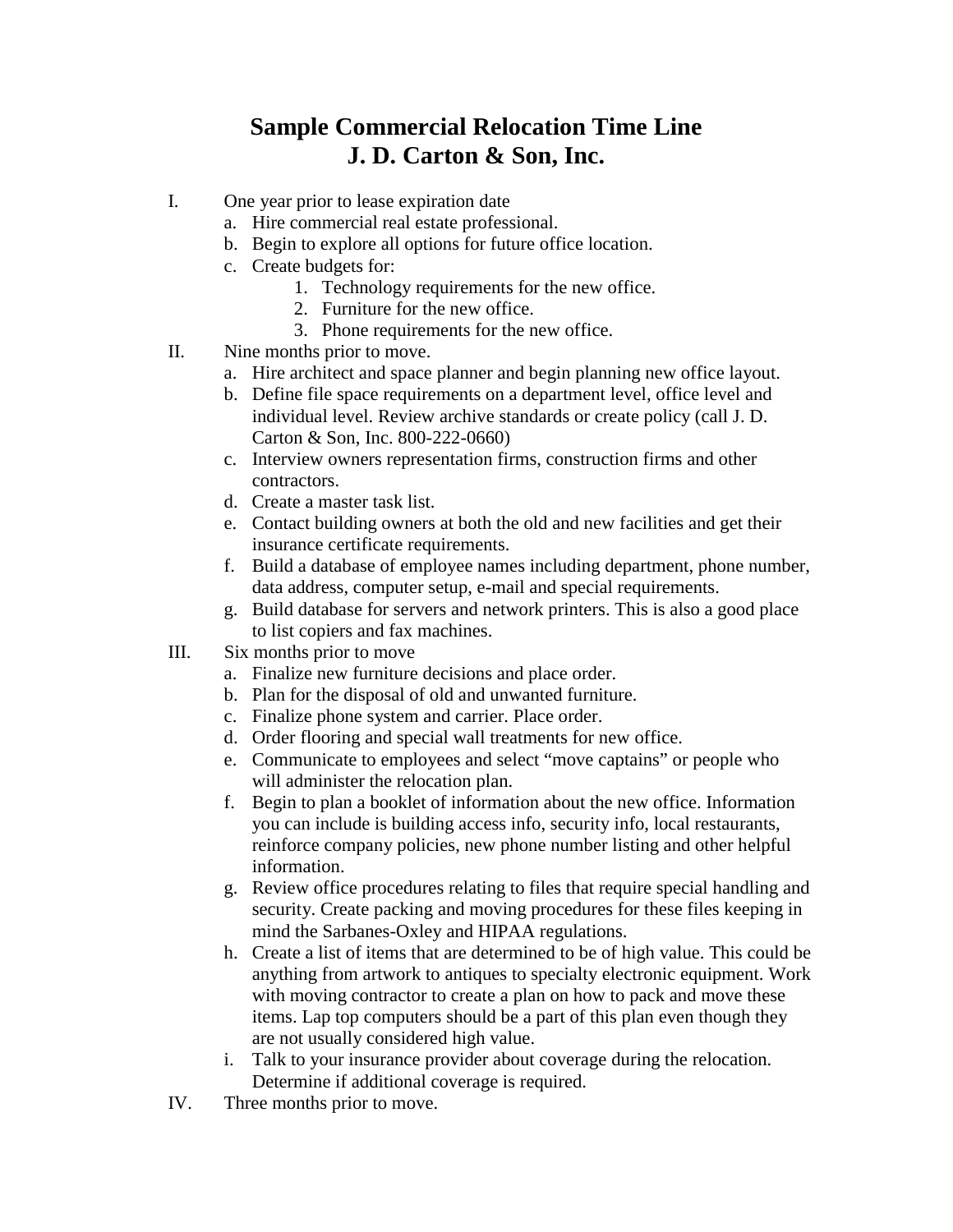- a. Interview and hire moving company. Call J. D. Carton & Son, Inc. 800- 222-0660.
- b. Assign new office locations.
- c. Meet with move captains and assign responsibilities.
- d. Create relocation plan and schedule, with moving contractor. Review label system.
- e. Add move label system numeric and color code information to database.
- f. Schedule move with building management at both the old and new facilities. Reserve elevators for move.
- g. Plan purge campaign and schedule recycling. Call J. D. Carton & Son, Inc. about archive planning and record storage.
- h. Review lease and service contracts on electronic equipment and determine who is responsible for moving the units. Add this info to database and schedule servicing of the equipment.
- V. One-month prior to move.
	- a. Have the first of three purge days to reduce file contents.
	- b. Schedule pick up of record storage boxes.
	- c. Move captains to meet with moving contractor and their supervisors.
	- d. Make sure mover has filed their Certificate of Insurance with building management.
	- e. Review all vendor schedules at both buildings and resolve delivery / removal conflicts.
	- f. Contact insurance companies and schedule transfer of coverage.
	- g. Contact service providers and other vendors about change of address.
	- h. Have construction company give you a building inspection schedule for all final inspections by the town officials. Check status of certificate of occupancy on a daily basis.
	- i. Check with building management of potential issues with elevators and security. Get after hour contacts and find out response times in case of problems. Look into having an elevator mechanic onsite during move hours.
	- j. Schedule cleaning for new and old office space for after the move.
	- k. Plan on whom and how your company will deal with post move issues regarding data, computers, phone, furniture and moving. Set up a temporary help desk to cover these issues.
- VI. Two weeks prior to move.
	- a. Have the second of three purge days.
	- b. Identify employee with special needs for move.
	- c. Review and re communicate to employee packing and tagging requirements.
	- d. Publish and distribute booklet on new facility and service options in the area.
	- e. Confirm relocation schedule with all vendors.
	- f. Receive first of two deliveries of packing material from moving company.